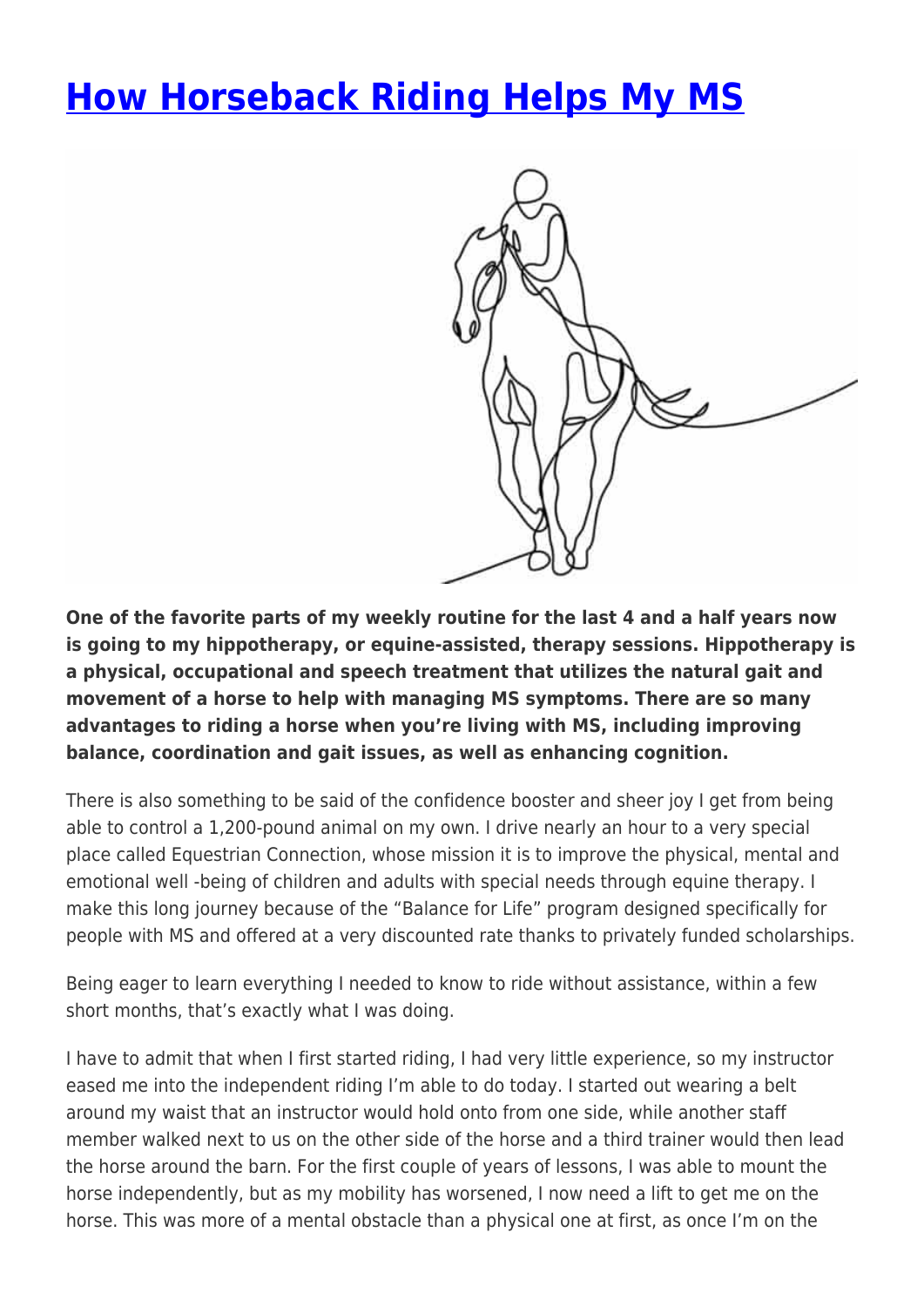horse, I've become skilled enough to do everything I could when I was able to mount myself. In fact, I totally forget that my legs don't work very well when I'm riding high above the ground on this magnificent creature.



Therapy horses are extremely gentle and intuitive at this barn, but they still require an independent rider to be able to give them the right prompts. So, my instructor will give me a crop to tap the horse in the place where my heels would typically hit when my legs are too worn out to do this myself. My instructor typically has me do some stretching on the horse, leading me a couple of times around the barn until she takes me off lead so I can ride unassisted.

Like many people with MS, I struggle with cognition at times, so my therapist will give me a set of somewhat involved instructions that usually involve circling the horse in the corners of the arena, marching the horse over and around set up obstacles and more complex patterns that test my memory. To challenge me physically, my instructor will have me do up downs, which force me to lift my body out of the saddle in a rhythmic motion while I'm riding. On real warm days, just keeping the horse moving at a decent speed is a physical challenge as we're both sweating from the exertion.

Along with all the other things I do to keep my body healthy and strong, I feel like hippotherapy has truly enhanced my physical and mental well-being. My goal is to continue to improve my riding skills because having the opportunity to get better at anything at my age is truly a gift that I do not take for granted. The sense of accomplishment I get after a